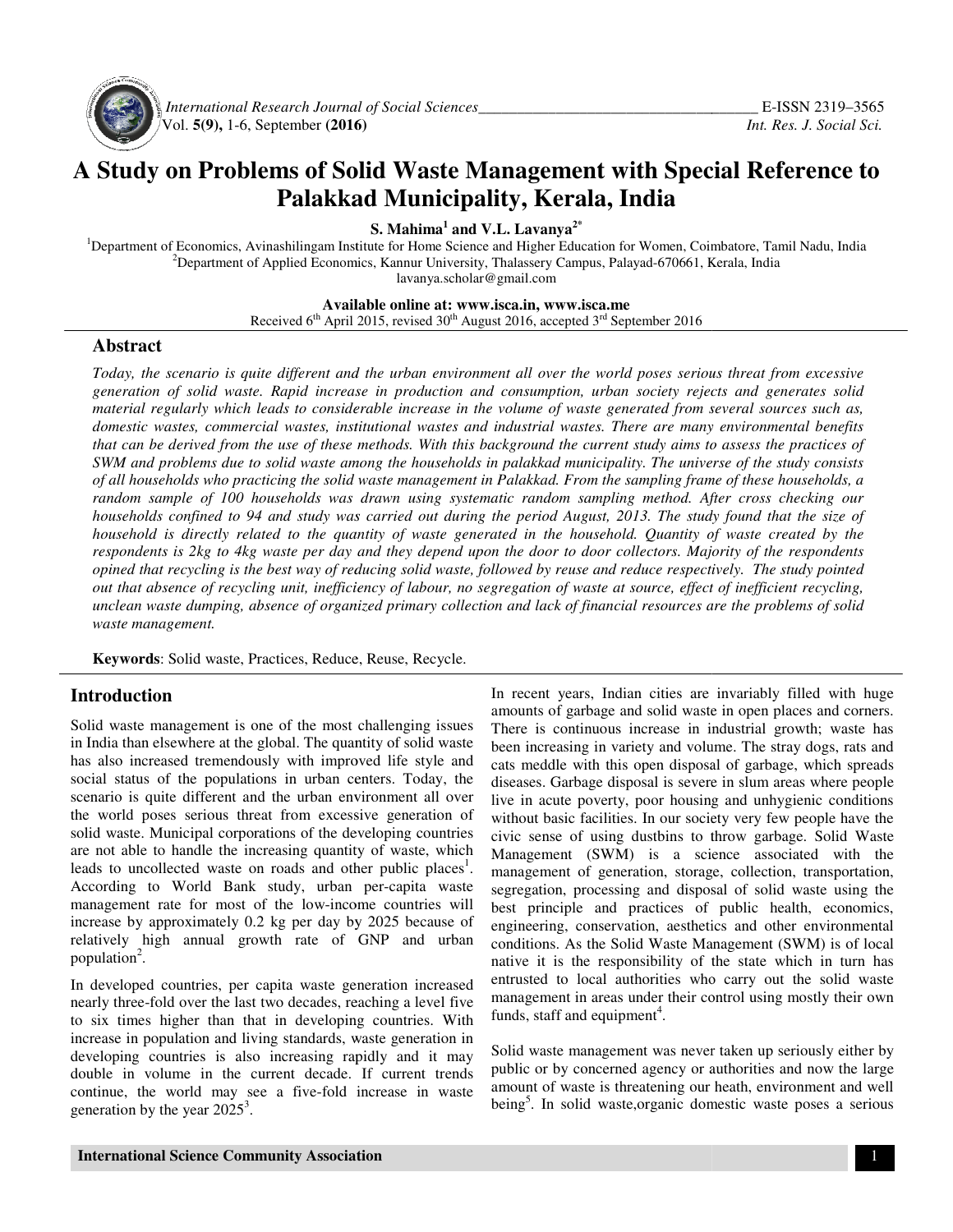threat, since they ferment, creating conditions favourable to the survival and growth of microbial pathogens. The direct exposure to wastes can lead to diseases through chemical exposure as the release of chemical waste into the environment leads to chemical poisoning. Uncollected solid waste can also obstruct storm water runoff, resulting in the formation of stagnant water bodies that become the breeding ground of disease. Direct dumping of untreated waste in rivers, seas, and lakes results in the accumulation of toxic substances in the food chain through the plants and animals that feed on it. Although India has formulated legislation relating to municipal solid waste, hazardous waste, and biomedical waste, the compliance and awareness of rules among communities and municipalities are lagging behind. With this background the current study aims to assess the practices of SWM and problems due to solid waste in Palakkad.

**Objectives:** i. To know the socio-economic background of the selected households, ii. To analyze the waste collection process in the selected area, iii. To examine the problem of households regarding the waste disposal.

**Review of Literature:** Edward and Kumar (2009) evaluated the situation of the municipal solid waste management in Trivandrum, with emphasis on unscientific landfills of solid waste. It also tried to find the challenges faced by the present system in the city. They suggested proper management plan including mitigation measures and monitoring program to be implemented in the system to prevent or minimize the potential impact of landfills on the environment<sup>6</sup>. Mojisola et.al pointed that there is an inadequate solid waste management facility in Ndola even though up to 80 percent of households in medium density areas indicated willingness to pay for waste collection and disposal services. The lack of environmentally friendly, sustainable and affordable waste management has led to the wide spread open dumping and open burning of solid waste<sup>7</sup>. To assess the generation and collection practices of organic Kitchen waste in households of Manipal, Simon et.al conducted a study. The general steps in waste management are generation, collection, sorting, separation, transfer, transport and disposal. This study was aimed at understanding the management practices at the first two steps only ie. generation and collection. The study brought out the various types of wastes generated, the constituents and their quantum in organic kitchen wastes as well as the activities which happen at the generation and at the two waste collection points<sup>8</sup>. Monney et.al (2013) stated that household solid waste is dominated by organic waste (48 percent) and inert materials (33 percent). The characteristics of the solid waste management system include disparities in waste collection services, lack of waste recovery mechanisms, disposal of comingled waste and lack of regulation and monitoring of the private waste collection company. The study identified that waste recovery can reduce to almost a third of the amount of household solid waste that end up at the landfill. The study recommends the pay-as-you-dump method as a cost recovery mechanism to offset waste collection costs<sup>9</sup>.

## **Methodology**

Palakkad district with a total area of 4,480 km is one of the largest districts in Kerala. It is bounded on the east by the Coimbatore district of Tamilnadu, on the north and northwest by Malappuram district and on the south by Thrissur district. Palakkad Municipal Corporation is responsible for collection of solid waste which is produced day by day from different areas of palakkad. Palakkad Municipality's plan to install waste treatment plants in all houses, flats, colonies and offices for effective waste disposal has not become a reality so far. Palakkad generates as much as 35 tonnes of waste every day and the Municipality disposes only less than 10 tonnes of waste per day. The Municipality collects the remaining waste and dumps it at the 5.86 acres of land at Theruvushala. The mere dumping of garbage that takes place here is not an effective method of disposal of waste. The primary data forms the basis of the study. The universe of the study consists of all households who practicing the solid waste management in Palakkad. From the sampling frame of these households, a random sample of 100 households was drawn using systematic random sampling method. The required information pertaining to the study was compiled by administering an interview schedule to the selected households. After cross checking our households confined to 94. The field investigation and data collection for the study was carried out during the period August, 2013.

### **Results and Discussion**

The social environment is the combination of factors such as religion, caste, family structure, marital status, size of family and age, while economic environment is made up of factors such as education occupation, income etc. A clear insight into the socio- economic factors is of paramount significance to establish the influence of these factors on the life and activities of the respondents. The socio-economic background of the sample households is presented in Table-1.

Among the respondents surveyed, it was found that 57 percent of the respondents had male headed family and only 43 percent had female headed family. Majority of the surveyed respondents belonged to nuclear family and belongs to the age group of 25- 50. The size of household is directly related to the quantity of waste generated in the household. Higher number of members in a family greater is the waste generation. Majority of the respondents (54 percent) had only below four members highlighting the predominance of nuclear family. Among the respondents, 22 percent were graduates and 45 percent had higher secondary education. Only 33 percent of respondents had master's degree and other higher qualification. In the study, among the samples, 21 percent of respondents were employed in various private firms, 32 percent of respondents were government employees, 27 percent earned their livelihood from self employment and only 20 percent of them were leading a retired life and few have taken voluntary retirement. The survey revealed that the most of the respondents (45 percent) were earning an income in the range of Rs 15000 – 30000 and 31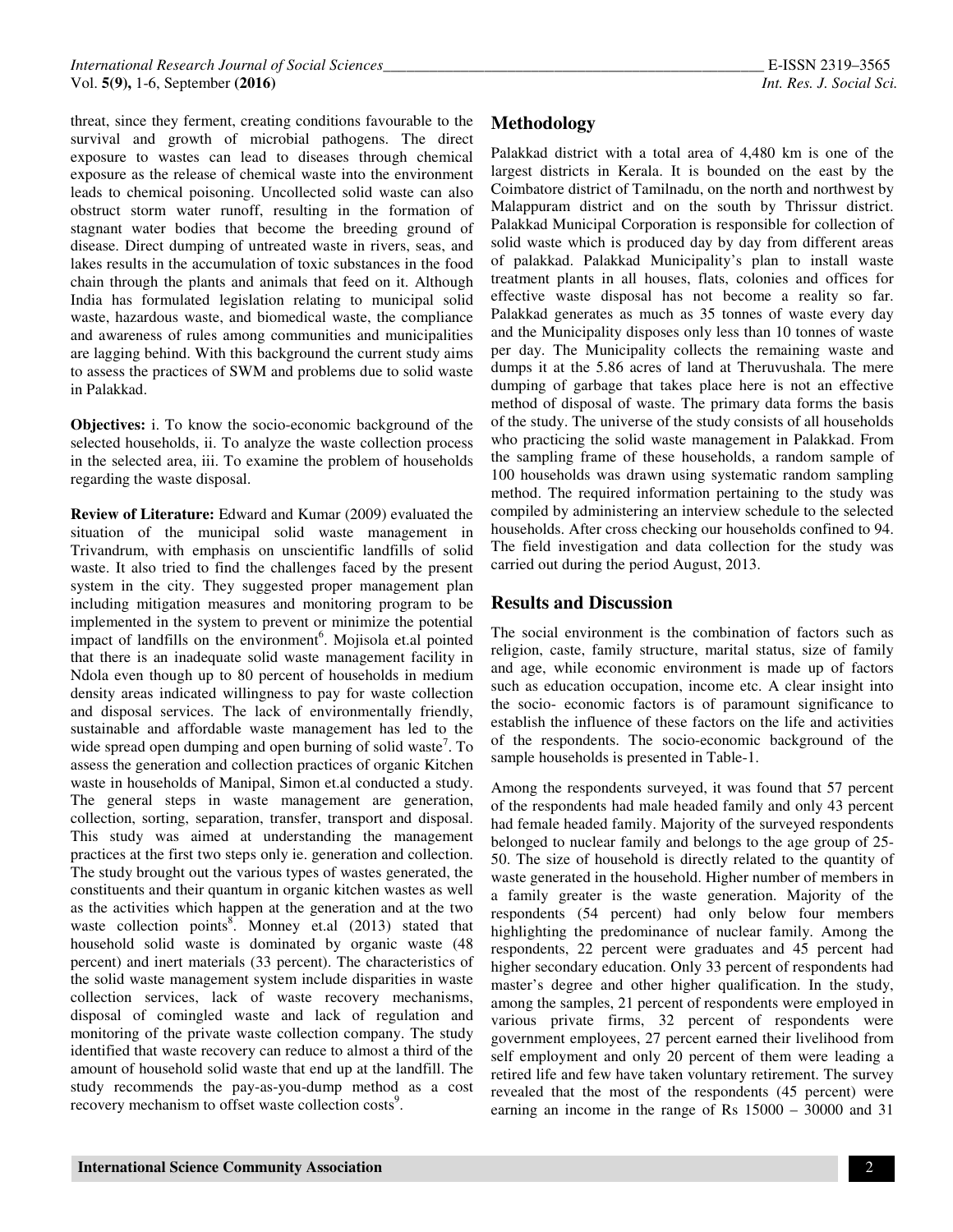percent had earned income below Rs 15,000. Only 25 percent had more than Rs 30,000/- income per month.

| Table-1                                  |  |  |  |
|------------------------------------------|--|--|--|
| Socio-Economic Profile of the Households |  |  |  |
|                                          |  |  |  |

| <b>Characteristics</b> |                    | Frequency | Percentage |  |
|------------------------|--------------------|-----------|------------|--|
| Head of the            | Male               | 54        | 57.4       |  |
| family                 | Female             | 40        | 42.6       |  |
|                        | Below 30           | 14        | 14.9       |  |
| Age (in<br>years)      | $30 - 50$          | 44        | 46.8       |  |
|                        | Above 50           | 36        | 38.3       |  |
| Type of                | Nuclear            | 51        | 54.3       |  |
| family                 | Joint              | 43        | 45.7       |  |
|                        | Below 4            | 35        | 37.2       |  |
| Household<br>size      | $4-6$              | 20        | 21.3       |  |
| (Numbers)              | Above 6            | 39        | 41.5       |  |
| Education              | School level       | 42        | 44.7       |  |
|                        | Graduates          | 21        | 22.3       |  |
|                        | Post<br>graduates  | 31        | 33.0       |  |
|                        | Government<br>job  | 30        | 31.9       |  |
|                        | Private firms      | 20        | 21.3       |  |
| Occupation             | Self<br>employed   | 25        | 26.6       |  |
|                        | Others             | 19        | 20.2       |  |
| Income(in Rs)          | <b>Below 15000</b> | 29        | 30.9       |  |
|                        | 15001-30000        | 42        | 44.6       |  |
|                        | Above 30000        | 23        | 24.5       |  |
| <b>Total</b>           |                    | 94        | 100.0      |  |

Source: Field survey, 2013

**Practices of Solid Waste Management:** Solid Waste Management is a science associated with the management of generation, storage, collection, transportation, processing and disposal of solid waste using the best principle and practices of public health, economics, engineering, conservation, aesthetics and other environmental conditions. But, in most Indian cities, the MSWM system comprises only four activities, i.e., waste generation, collection, transportation, and disposal. Wastes that arise from a typical urban society comprises of garbage, rubbish (package materials), construction and demolition wastes, leaf litter, hazardous wastes, etc. Solid waste generation is an inevitable consequence of production andconsumption activities in any economy<sup>10</sup>. In the current study has taken up all aspects of solid waste management which includes the quantity of waste generated, collection process, transportation and disposal of waste by selected households.

**Table -2 Practices of Solid Waste Management** 

| <b>Practices</b>                   |                       | <b>Frequency</b> | Percentage |  |
|------------------------------------|-----------------------|------------------|------------|--|
| Generation<br>οf<br>solid waste    | Below 2kg             | 20               | 21.3       |  |
|                                    | $2kg-4kg$             |                  | 63.8       |  |
|                                    | Above 4kg             | 14               | 14.9       |  |
| Method<br>of<br>primary collection | Door to<br>53<br>door |                  | 56.4       |  |
|                                    | Community<br>bins     | 24               | 25.5       |  |
|                                    | Others                | 17               | 18.1       |  |
| Transportation                     | Open hand<br>cart     | 39               | 41.5       |  |
|                                    | <b>Trucks</b>         | 28               | 29.7       |  |
|                                    | Others                |                  | 28.7       |  |
| 3R's                               | Reduce                |                  | 27.7       |  |
|                                    | Reuse                 |                  | 34.0       |  |
|                                    | Recycle               | 36               | 38.3       |  |
| <b>Total</b>                       |                       | 94               | 100.0      |  |

Source: Field survey, 2013

The data pertaining to the quantity of waste generated reveals that majority (64 percent) of respondents created 2kg to 4kg waste per day. Around 21 percent of respondents generate less than 2 kg of waste and only 14 percent of respondents generate above 4 kg of waste per day. The waste collection methods that are mainly adopted in India are door to door collection and Community method. Community bin method has been the most commonly adopted method in India. Out of the total respondents, it is clear from the table that 56 percent of respondents depend upon the door to door collectors, 26 per cent dumped their waste in community bins and nearly 18 percent of respondents were disposed their waste in other methods, like burning and other improper methods of waste disposal. Meanwhile Sharholy and Mahmood stated that improper placement of bins, bins not designed as per quantity of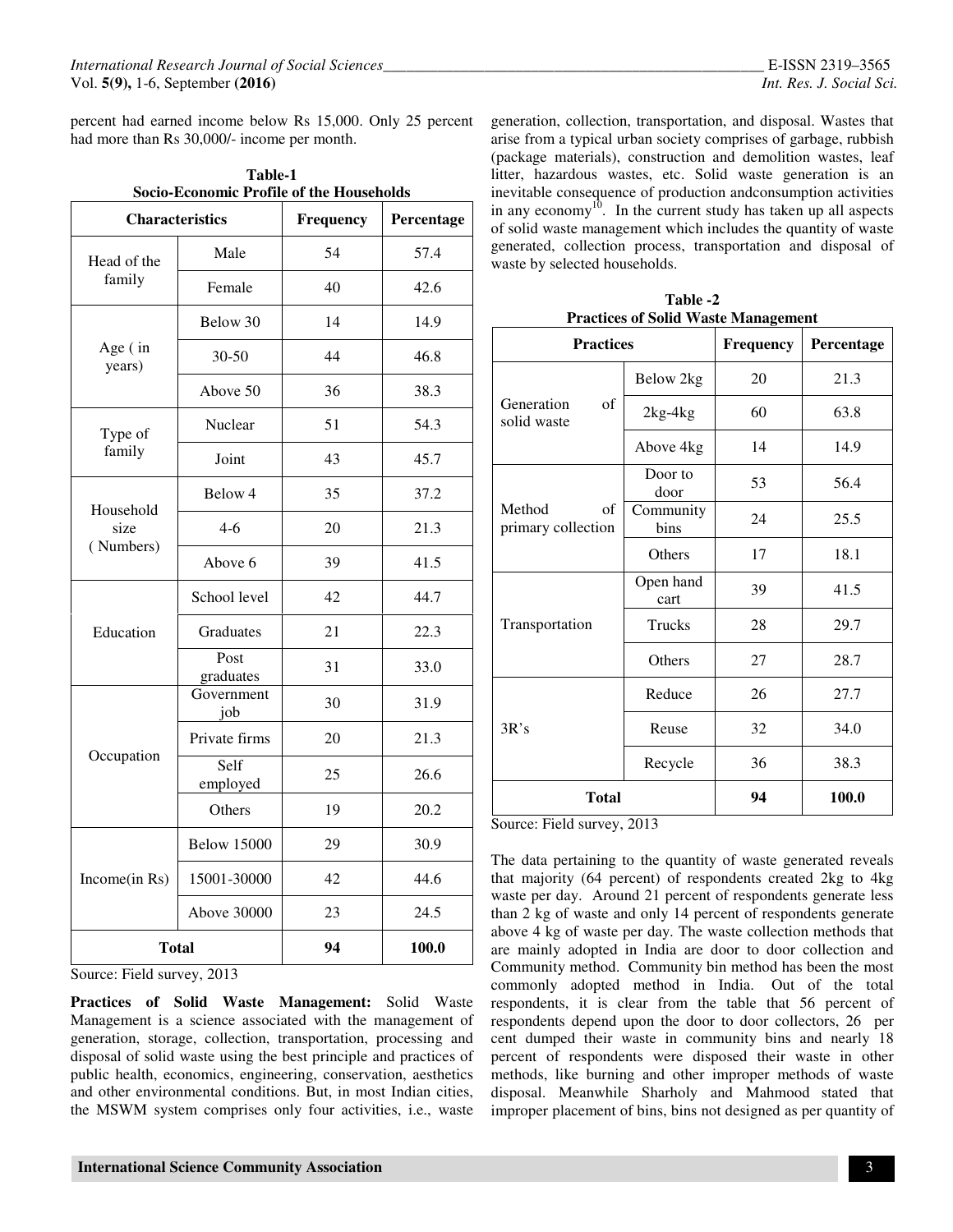waste generated and bins not being covered causes problems like odour, stray dog nuisance and unaesthetic appearance<sup>11</sup>. For transporting the waste 42 percent were handled by open hand cart and 30 percent were used trucks and 29 percent of them were used other ways of transportation.

Waste minimization can be achieved in an efficient way by focusing primarily on the first of the 3R's, "reduce," followed by "reuse" and then "recycle." The waste hierarchy refers to the "3R's"i.e., reduce, reuse and recycle, which classify waste management strategies according to their desirability. Waste reduction and reuse of products are both methods of waste prevention. They eliminate the production of waste at the source of usual generation and reduce the demands for large scale treatment and disposal facilities.

Recycling refers to the removal of items from the waste stream to be used as raw materials in the manufacture of new products. The aim of the waste hierarchy is to extract the maximum practical benefits from products and to generate the minimum amount of waste. The data revealed the respondent's opinion towards the 3R's. The study found that 38 per cent of respondents opined that recycling is the best way of reducing solid waste, followed by reuse (34 percent) and reduce (28 per cent) respectively.

**Problems Encountered Due To Solid Waste Management:** Rapid urbanization and unplanned township has created the major problem of solid waste collection, segregation and engineered waste management practices. The problem of waste management arises also due to the unsustainable consumption system typically developed countries. Many areas, particularly in developing countries, still have inadequate waste management; poorly controlled open dumps and illegal roadside dumping remain a problem. Ecological impacts such as land degradation, water and air pollution are related with improper management of municipal solid waste. Such dumping spoils scenic resources, pollutes soil and water resources, and is a potential health hazard to plants, animals and people $^{12}$ .

Factor analysis was used to examine the structure of the relationship among variables representing the problems due to solid waste management from the perspective of sample respondents. To determine the appropriateness of applying factor analysis, the KMO and Bartlett's test measure were computed and the results are presented in Table-3. KMO statistics is 0.729 which is signifying higher than acceptable adequacy of sampling. The Bartlett's test of Sphericity was also found to be significant at one percent level providing evidence of the presence of relationship between variables to apply factor analysis.

The communalities for each variable were assessed to determine the amount of variance accounted by the variable to be included in the factor rotations. All the variables had value greater than 0.50 signifying substantial portions of the variance accounted by the factors. Table 3.1 enlists the Eigen values, their relative

explanatory powers and factor loadings for 20 linear components identified within the data set.

| Table-3                                 |  |
|-----------------------------------------|--|
| <b>KMO and Bartlett's Test Measures</b> |  |
|                                         |  |

| <b>KMO and Bartlett's Test</b>                       |         |  |
|------------------------------------------------------|---------|--|
| Kaiser-Mayer -Olkin measures of sampling<br>adequacy | .729    |  |
| Bartlett's test of sphericity Approx. Chi-square     | 308.129 |  |
| Degrees of freedom                                   | 65      |  |
| Significance level                                   | .000    |  |

Source: Estimation based on field survey, 2013

Factor 1 has significant loadings for five dimensions namely paucity of financial resources, absence of recycling unit, inefficiency of labour, no segregation of waste at source and effect of inefficient recycling. These dimensions explained nearly 17 percent of the variance. Factor 2 has significant loadings for four dimensions namely manpower inadequacy, no transfer station, irregular street sweeping and no system of primary collection from door which explain nearly 14 percent of the variance. Factor 3 has significant loadings on three dimensions namely disposal of waste, current practices are grossly unscientific, landfill area is not allocated, inappropriate disposal of waste at open dumping grounds and explains 10 percent of the variance. Factor 4 has significant loading on three dimensions namely not using technological treatments in SWM, no partition to separate the bio degradable waste and nonbiodegradable waste and unclean waste dumping explains nearly 8 percent of the variance. Factor 5 and 6 has significant loadings on dimensions namely weak institutional set up, poor civic sense of the people, absence of organized primary collection and lack of financial resources which explained 7 percent of the variance.

Hence these are the various factors acts a problem of solid waste management. Similarly Bhoyar et al also stated that due to the absence of adequate storage capacity for the refuse generated and poor discipline among the generators, the wastes are continually dumped on the road. The collection of waste needs to be done at least on a daily basis to keep the environment clean and also to protect people from health hazards<sup>13</sup>.

## **Conclusion**

The study found that the size of household is directly related to the quantity of waste generated in the household. Quantity of waste created by the respondents is 2kg to 4kg waste per day and they depend upon the door to door collectors. Majority of the respondents opined that recycling is the best way of reducing solid waste, followed by reuse and reduce respectively. The study pointed out that absence of recycling unit,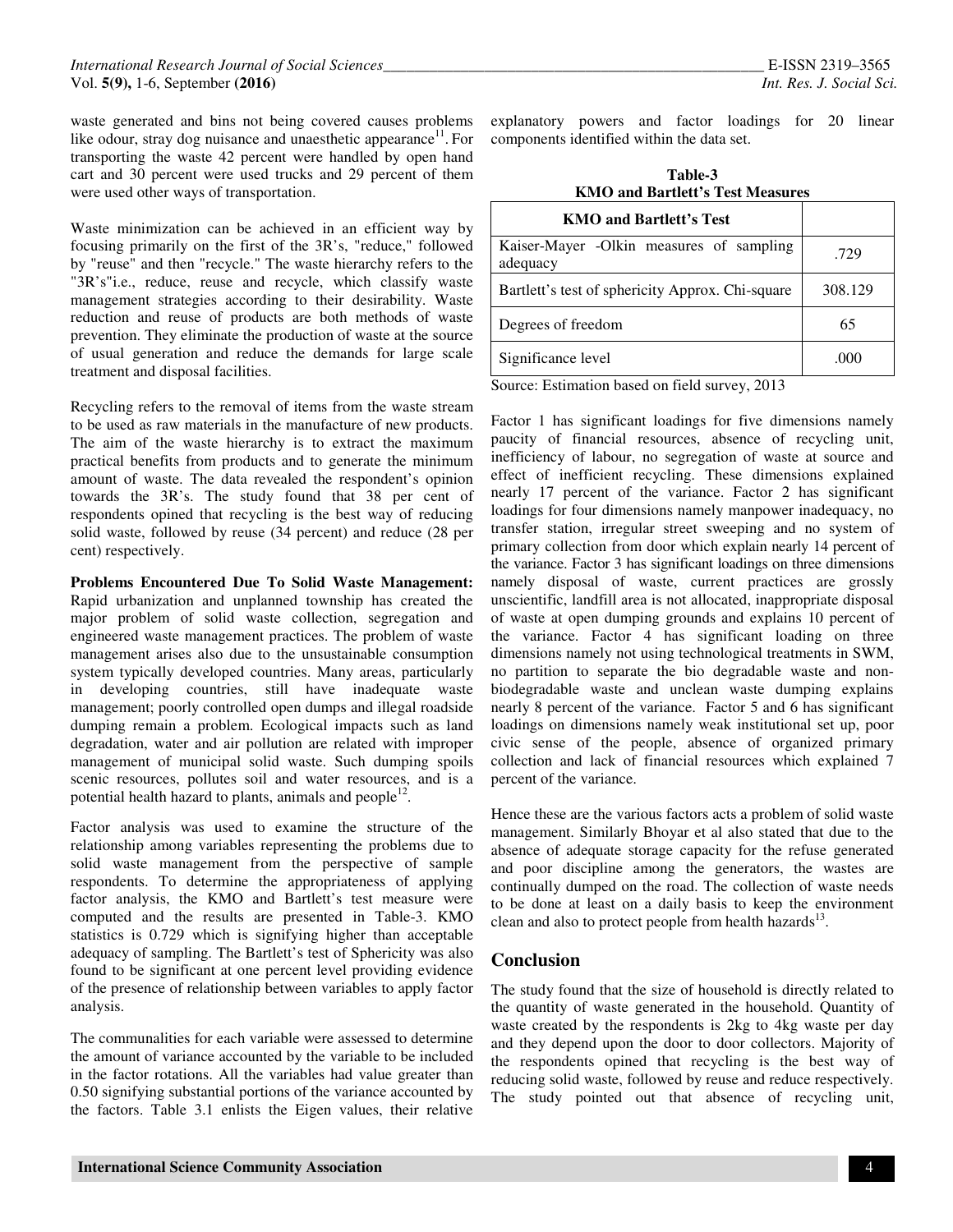inefficiency of labour, no segregation of waste at source, effect of inefficient recycling, unclean waste dumping, absence of organized primary collection and lack of financial resources are the problems of solid waste management. The effective and efficient management of solid waste reduces or eliminates adverse impacts on the environment and human health and supports economic development and improved quality of life. Solid waste management system in Palakkad municipality is inadequate and system needed to be upgraded. The disposal site should be assessed for their suitability and the solid waste has to be disposed off scientifically through sanitary landfills and

recyclable practice of the waste should be salvaged. The residents should be sensitized towards the importance of segregation of waste at source. The government needs to ban the usage of plastic bags and plastic products. A system approach needs to be adopted for optimizing the entire operation of SWM encompassing segregation at source, timely and proper collection, transportation routes and types of vehicles and development and proper operation of sanitary landfill site. In order to get the public awareness, training and educational programmes need to be conducted to educate the public about their role in the solid waste management.

| <b>Problems</b>                                                                  | <b>Components</b> |                |        |        |        |        |
|----------------------------------------------------------------------------------|-------------------|----------------|--------|--------|--------|--------|
|                                                                                  | 1                 | $\overline{2}$ | 3      |        | 5      | 6      |
| Absence of organized primary collection                                          |                   |                |        |        |        | .699   |
| Lack of financial resources                                                      |                   |                |        |        |        | .664   |
| Manpower inadequacy                                                              |                   | .821           |        |        |        |        |
| Weak institutional set up                                                        |                   |                |        |        | .853   |        |
| Poor civic sense of the people                                                   |                   |                |        |        | .731   |        |
| Paucity of financial resources                                                   | .848              |                |        |        |        |        |
| Poor co-operation from the people                                                |                   |                |        |        |        |        |
| Absence of recycling unit                                                        | .663              |                |        |        |        |        |
| Inefficiency of labour                                                           | .923              |                |        |        |        |        |
| No segregation of waste at source                                                | .817              |                |        |        |        |        |
| Disposal of waste, current practices are<br>grossly unscientific                 |                   |                | .787   |        |        |        |
| Landfill area is not allocated                                                   |                   |                | .822   |        |        |        |
| Inappropriate disposal of waste at open<br>dumping grounds                       |                   |                | .642   |        |        |        |
| Not using technological treatments in SWM                                        |                   |                |        | .774   |        |        |
| No partition to separate the bio degradable<br>waste and non-biodegradable waste |                   |                |        | .768   |        |        |
| No Transfer station                                                              |                   | .644           |        |        |        |        |
| Irregular street sweeping                                                        |                   | .738           |        |        |        |        |
| No system of primary collection from door                                        |                   | .765           |        |        |        |        |
| Unclean waste dumping                                                            |                   |                |        | .794   |        |        |
| Effect of inefficient recycling                                                  | .709              |                |        |        |        |        |
| Eigen value                                                                      | 3.323             | 2.801          | 1.944  | 1.556  | 1.448  | 1.311  |
| Percentage of variance                                                           | 16.613            | 14.006         | 9.718  | 7.781  | 7.241  | 6.553  |
| <b>Cumulative percentage</b>                                                     | 16.613            | 30.619         | 40.337 | 48.118 | 55.358 | 61.911 |

**Table- 3.1 Rotated Component Matrix** 

Source: Estimation based on Field Survey, 2013, Extraction Method: Principal Component Analysis, Rotation Method: Varimax with Kaiser Normalization, rotation converged in 10 iterations.